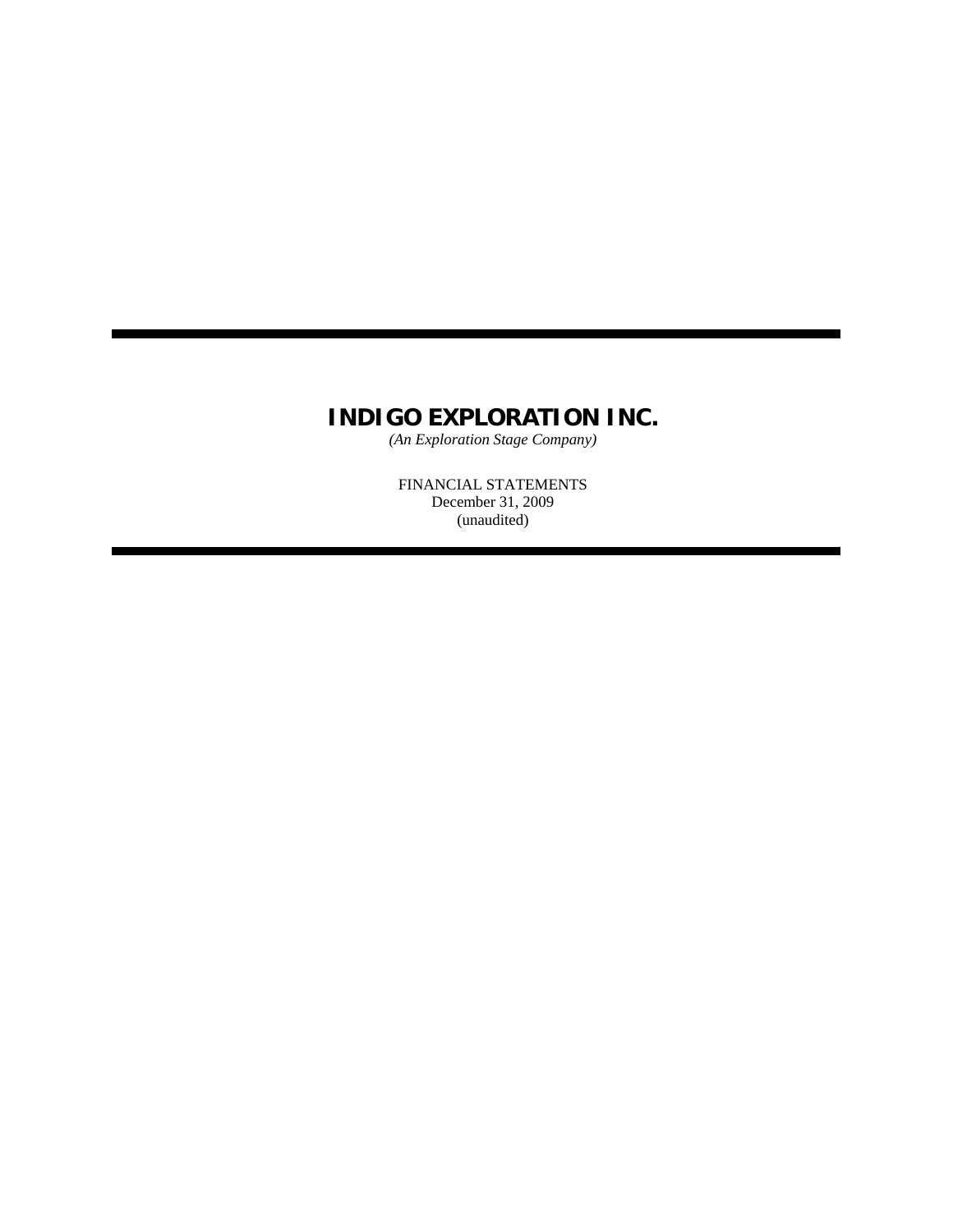#### **NOTICE OF NO AUDITOR REVIEW OF**

#### **INTERIM FINANCIAL STATEMENTS**

The accompanying unaudited interim financial statements of the Company and all information contained in the first quarter 2010 report have been prepared by and are the responsibility of the Company's management.

The Audit Committee of the Board of Directors has reviewed the financial statements and related financial reporting matters.

The Company's independent auditor has not performed a review of these financial statements in accordance with standards established by the Canadian Institute of Chartered Accountants for a review of interim financial statements by an entity's auditor.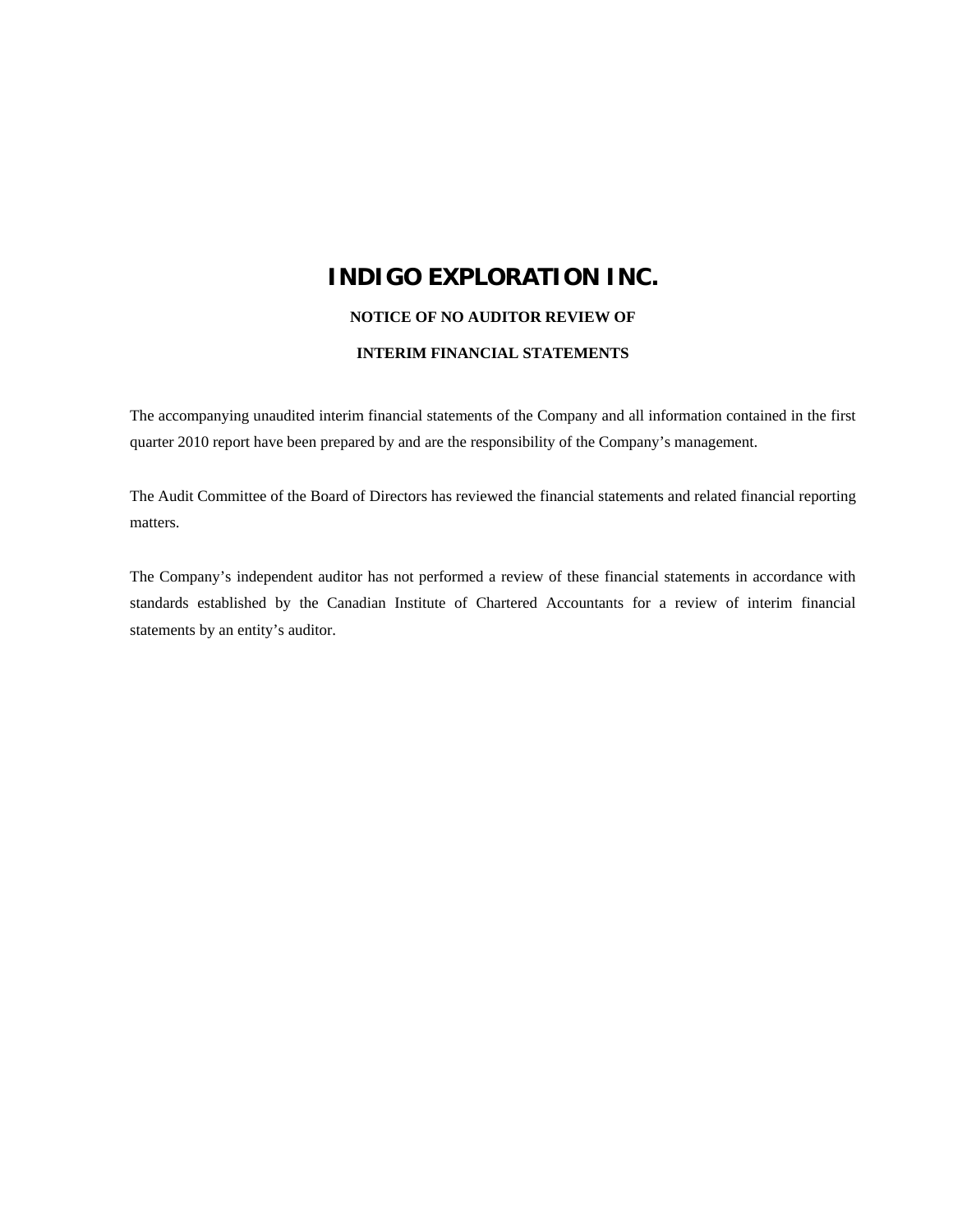# *(An Exploration Stage Company)*

**BALANCE SHEETS** 

### **(unaudited)**

|                                                                                                        | December 31,<br>2009 |                                  | September 30,<br>2009 |                                 |
|--------------------------------------------------------------------------------------------------------|----------------------|----------------------------------|-----------------------|---------------------------------|
| <b>ASSETS</b>                                                                                          |                      |                                  |                       |                                 |
| Current<br>Cash<br>GST recoverable and other receivables                                               | $\mathcal{S}$        | 446,013<br>8,766                 | $\mathbb{S}$          | 36,214<br>3,164                 |
|                                                                                                        |                      | 454,779                          |                       | 39,378                          |
| Deferred financing costs (Note 9)<br>Mineral property (Note 3 and Schedule 1)<br>Other assets (Note 4) |                      | 12,255<br>261,182<br>3,500       |                       | 71,268<br>260,959<br>3,500      |
|                                                                                                        | \$                   | 731,716 \$                       |                       | 375,105                         |
| <b>LIABILITIES</b>                                                                                     |                      |                                  |                       |                                 |
| Current<br>Accounts payable and accrued liabilities (Note 6)                                           | $\mathcal{S}$        | 42,030                           | - \$                  | 71,091                          |
| Future income tax liability                                                                            |                      | 52,000                           |                       | 52,000                          |
|                                                                                                        |                      | 94,030                           |                       | 123,091                         |
| <b>SHAREHOLDERS' EQUITY</b>                                                                            |                      |                                  |                       |                                 |
| Share capital (Note 5)<br>Contributed surplus (Note 5)<br>Deficit                                      |                      | 713,676<br>122,334<br>(198, 324) |                       | 365,091<br>61,818<br>(174, 895) |
|                                                                                                        |                      | 637,686                          |                       | 252,014                         |
|                                                                                                        | \$                   | 731,716                          | $\mathcal{S}$         | 375,105                         |

Organization and nature of operations (Note 1)

Commitments (Notes 3 and 5)

Subsequent event (Note 9)

# **Approved by the Board of Directors**

 *"R. Timothy Henneberry"* Director *"Paul S. Cowley"* Director

The accompanying notes are an integral part of these interim financial statements.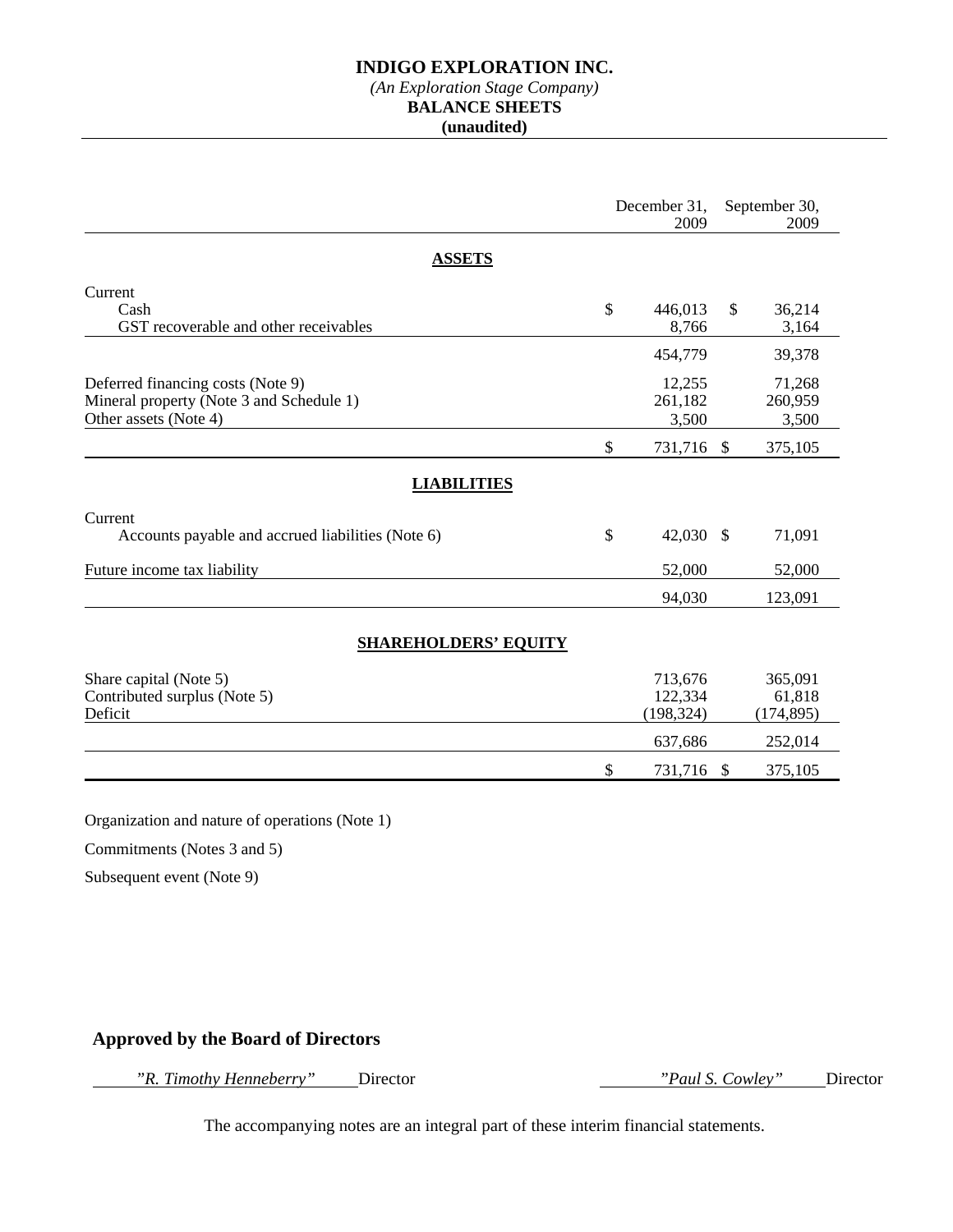#### *(An Exploration Stage Company)*

#### **STATEMENTS OF OPERATIONS, COMPREHENSIVE LOSS AND DEFICIT**

**(unaudited)** 

|                                                | Three months ended December 31, |            |    |           |
|------------------------------------------------|---------------------------------|------------|----|-----------|
|                                                |                                 | 2009       |    |           |
| General and Administrative Expenses            |                                 |            |    |           |
| Accounting and audit fees (Note 6)             | \$                              | 12,569     | \$ | 741       |
| Bank charges and interest                      |                                 | 88         |    | 52        |
| Consulting fees (Note 6)                       |                                 | 8,950      |    | 1,050     |
| Filing fees                                    |                                 | 290        |    |           |
| Management and administration fees (Note 6)    |                                 | 1,400      |    | 2,000     |
| Office and miscellaneous (Note 6)              |                                 | 2,304      |    | 981       |
| Rent                                           |                                 | (2,169)    |    | 3,150     |
| Travel and accommodation fees                  |                                 |            |    | 884       |
| Loss before other item                         |                                 | (23, 432)  |    | (8, 858)  |
| Interest income                                |                                 | 3          |    | 167       |
| Net loss and comprehensive loss for the period |                                 | (23, 429)  |    | (8,691)   |
| Deficit - Beginning of period                  |                                 | (174, 895) |    | (58,077)  |
| Deficit - End of period                        | \$                              | (198, 324) | S  | (66, 768) |
| Basic and diluted loss per share               | \$                              | (0.00)     | \$ | (0.00)    |
| Weighted average number of shares              |                                 | 5,823,817  |    | 6,420,709 |

The accompanying notes are an integral part of these interim financial statements.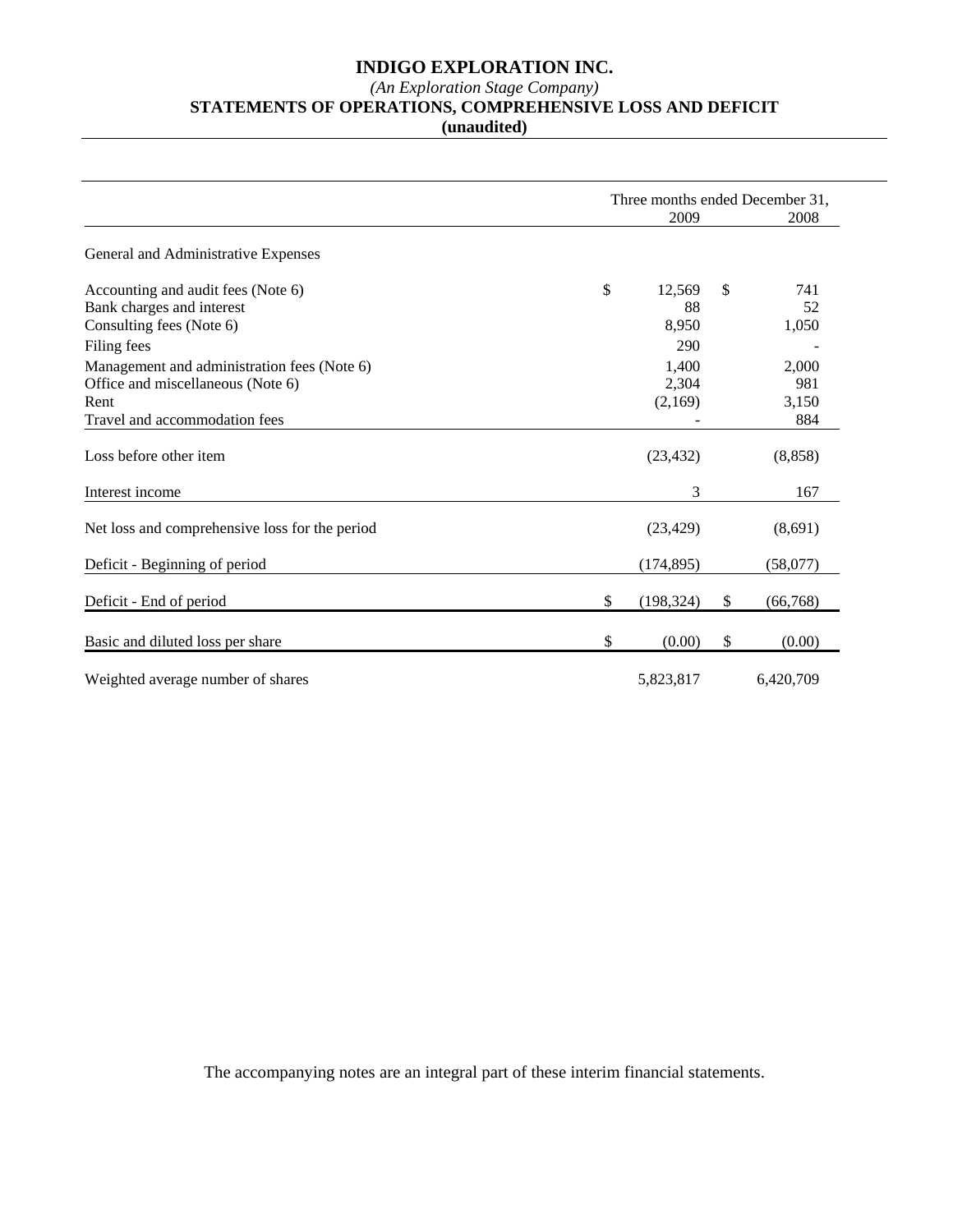## **INDIGO EXPLORATION INC.**  *(An Exploration Stage Company)*

# **STATEMENTS OF CASH FLOWS**

**(unaudited)** 

|                                                                                                    | Three months ended December 31, |                            |          |
|----------------------------------------------------------------------------------------------------|---------------------------------|----------------------------|----------|
|                                                                                                    | 2009                            |                            | 2008     |
| Cash generated from (used in)                                                                      |                                 |                            |          |
| <b>Operating Activities</b>                                                                        |                                 |                            |          |
| Net loss for the period                                                                            | \$<br>(23, 429)                 | $\boldsymbol{\mathcal{S}}$ | (8,691)  |
| Changes in non-cash working capital items:                                                         |                                 |                            |          |
| GST and other receivables                                                                          | (5,602)                         |                            | (395)    |
| Accounts payable and accrued liabilities                                                           | (29,061)                        |                            | (973)    |
|                                                                                                    | (58,092)                        |                            | (10,059) |
| <b>Investing Activities</b>                                                                        |                                 |                            |          |
| Deferred exploration expenditures                                                                  | (223)                           |                            |          |
|                                                                                                    | (223)                           |                            |          |
| <b>Financing Activities</b>                                                                        |                                 |                            |          |
| Deferred financing costs                                                                           | 59,013                          |                            |          |
| Issuance of shares - net of costs                                                                  | 409,101                         |                            |          |
|                                                                                                    |                                 |                            |          |
|                                                                                                    | 468,114                         |                            |          |
| Increase (decrease) in cash during the period                                                      | 409,799                         |                            | (10,059) |
| Cash - Beginning of period                                                                         | 36,214                          |                            | 110,480  |
| Cash - End of period                                                                               | \$<br>446,013                   | \$                         | 100,421  |
| Cash paid for interest                                                                             | \$<br>$\overline{\phantom{a}}$  | \$                         |          |
| Cash paid for income taxes                                                                         | \$                              | \$                         |          |
|                                                                                                    |                                 |                            |          |
| Supplemental non-cash financing information                                                        |                                 |                            |          |
| 400,000 agents' warrants issued by the Company (Note 5) pursuant to<br>the Initial Public Offering | 23,027                          |                            |          |
|                                                                                                    |                                 |                            |          |

The accompanying notes are an integral part of these interim financial statements.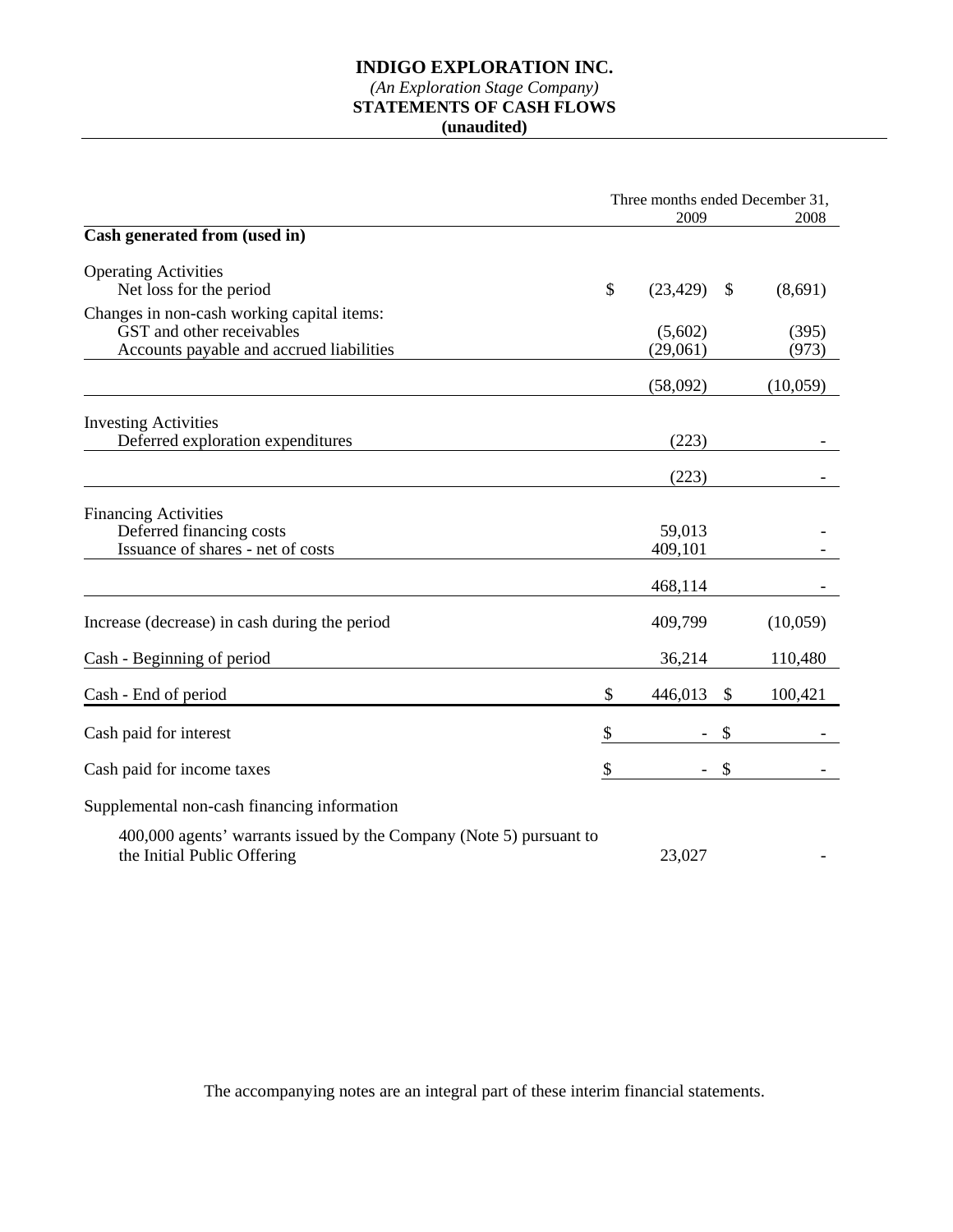## **1 ORGANIZATION AND NATURE OF OPERATIONS**

Indigo Exploration Inc. ("the Company") was incorporated on February 29, 2008 under the Business Corporations Act of British Columbia. The Company is listed for trading on the TSX Venture Exchange under the symbol "IXI".

The Company's principal activities include the acquisition, exploration and development of mineral properties. The Company is currently conducting exploration and development activities in the Province of British Columbia, Canada. The recoverability of amounts shown as mineral properties is dependent upon the conversion of mineral resources to economically recoverable reserves, the Company's ability to obtain financing to develop the properties, and the ultimate realization of profits through future production or sale of the properties.

These unaudited financial statements have been prepared in accordance with generally accepted accounting principles applicable to a going concern, which assumes that the Company will be able to meet its obligations and continue its operations for its next fiscal year. Realization values may be substantially different from carrying values as shown and these financial statements do not give effect to adjustments that would be necessary to the carrying values and classification of assets and liabilities should the Company be unable to continue as a going concern. At December 31, 2009, the Company had not yet achieved profitable operations, had an accumulated deficit of \$198,324 (September 30, 2009 - \$174,895) since inception and expects to incur further losses in the development of its business. The Company's ability to continue as a going concern is dependent upon the discovery of economically recoverable reserves, its ability to obtain the necessary financing to develop the properties and to meet its ongoing levels of corporate overhead and commitments, keep its property in good standing and discharge its liabilities as they come due. Although the Company has been successful in the past in obtaining financing, there is no assurance that it will be able to obtain adequate financing in the future or that such financing will be on terms advantageous to the Company. Subsequent to December 31, 2009, the Company completed a flow-through private placement of 580,000 units at a price of \$0.25 per unit for gross proceeds of \$145,000 (Note 10).

## **2 SIGNIFICANT ACCOUNTING POLICIES**

These unaudited interim financial statements have been prepared by the Company in accordance with Canadian generally accepted accounting principles, following accounting policies consistent with the Company's audited financial statements and notes thereto for the year ended September 30, 2009. These financial statements do not include all the disclosures required by generally accepted accounting principles and should be read in conjunction with the most recent audited financial statements of the Company. Because a precise determination of many assets and liabilities is dependent upon future events, the preparation of financial statements for a period necessarily involves the use of estimates which have been made using careful judgement. Actual results may vary from these estimates.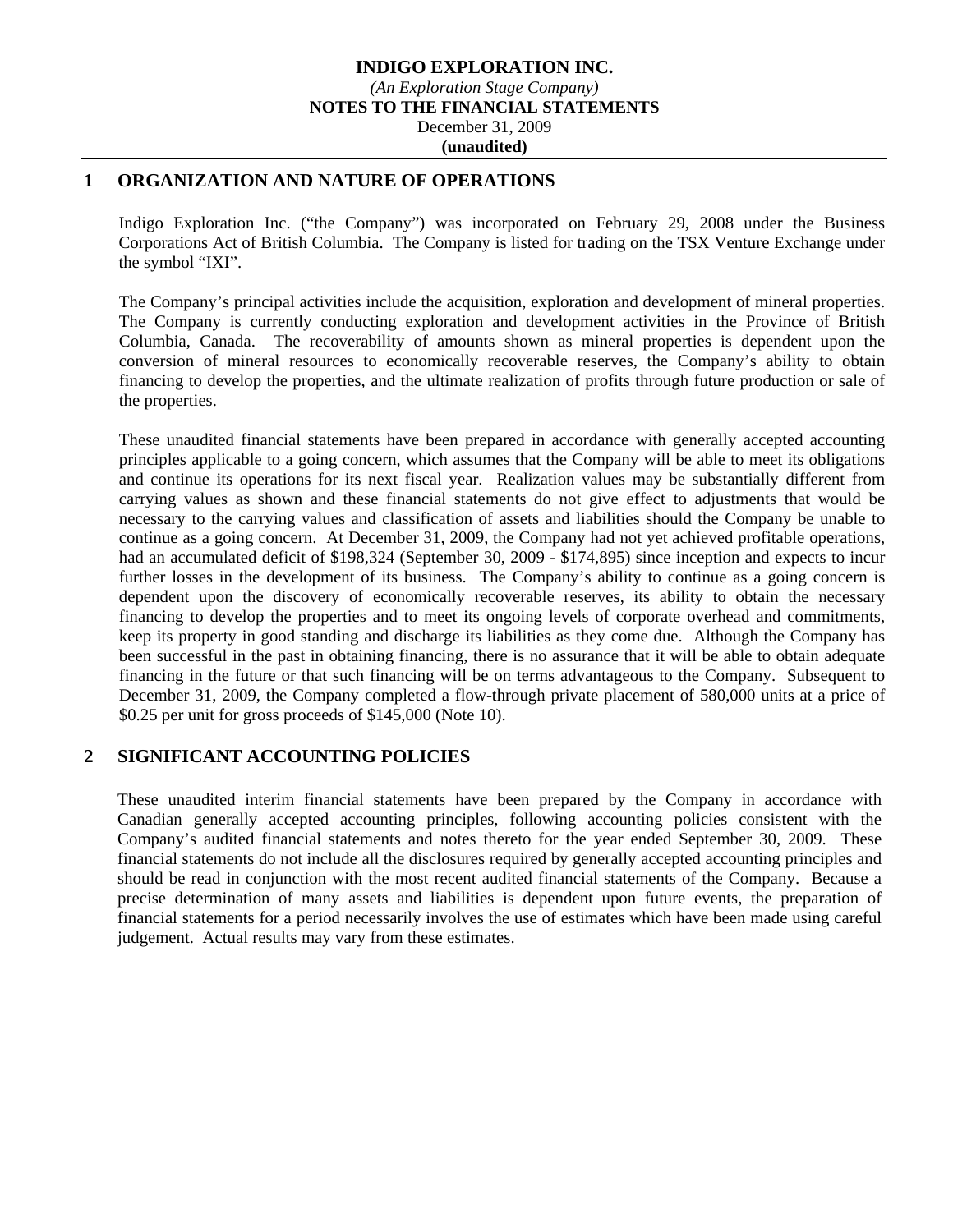# **2 SIGNIFICANT ACCOUNTING POLICIES – (cont'd)**

#### a) Future Accounting Changes

i) Business combinations, consolidated financial statements and non-controlling interest

In January 2009, the CICA issued CICA Handbook Section 1582, "Business Combinations", Section 1601, "Consolidations", and Section 1602, "Non-controlling Interests". These sections replace the former CICA Handbook Section 1581, "Business Combinations" and Section 1600, "Consolidated Financial Statements" and establish a new section for accounting for a non-controlling interest in a subsidiary. CICA Handbook Section 1582 establishes standards for the accounting for a business combination, and states that all assets and liabilities of an acquired business will be recorded at fair value. Obligations for contingent consideration and contingencies will also be recorded at fair value at the acquisition date. The standard also states that acquisition-related costs will be expensed as incurred and that restructuring charges will be expensed in the periods after the acquisition date.

It provides the Canadian equivalent to International Financial Reporting Standard ("IFRS") 3, "Business Combinations" (January 2008). The section applies prospectively to business combinations for which the acquisition date is on or after the beginning of the first annual reporting period beginning on or after January 1, 2011.

CICA Handbook Section 1601 establishes standards for the preparation of consolidated financial statements.

CICA Handbook Section 1602 establishes standards for accounting for a non-controlling interest in a subsidiary in the preparation of consolidated financial statements subsequent to a business combination. It is equivalent to the corresponding provisions of International Financial Reporting Standard IAS 27, "Consolidated and Separate Financial Statements" (January 2008).

CICA Handbook Section 1601 and Section 1602 apply to interim and annual consolidated financial statements relating to fiscal years beginning on or after January 1, 2011. Earlier adoption of these sections is permitted as of the beginning of a fiscal year. All three sections must be adopted concurrently. The Company is currently evaluating the impact of the adoption of these sections.

ii) International Financial Reporting Standards ("IFRS")

In 2006, the Canadian Accounting Standards Board ("AcSB") published a new strategic plan that will significantly affect financial reporting requirements for Canadian companies. The AcSB strategic plan outlines the convergence of Canadian GAAP with IFRS over an expected five year transitional period. In February 2008, the AcSB announced that 2011 is the changeover date for publicly-listed companies to use IFRS, replacing Canada's own GAAP. The date is for interim and annual financial statements relating to fiscal years beginning on or after January 1, 2011. The transition date of January 1, 2011 will require the restatement for comparative purposes of amounts reported by the Company for the year ended September 30, 2011. The Company has begun an internal diagnostic review to understand, identify and assess the overall effort required to produce financial information under IFRS, however, at this time, the financial reporting impact of the transition to IFRS cannot be reasonably estimated.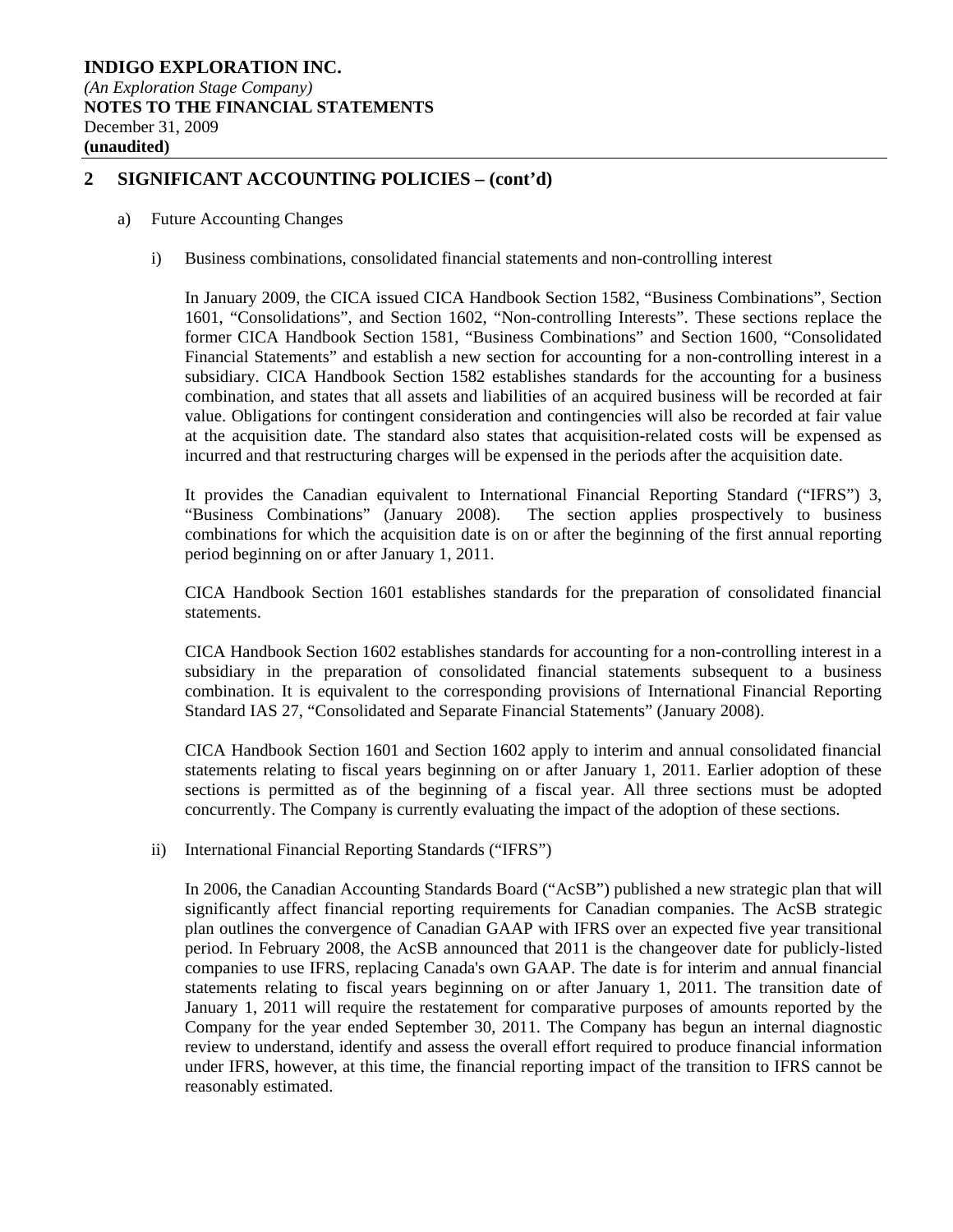# **3 MINERAL PROPERTY (Schedule 1)**

Title to mineral properties involves certain inherent risks due to the difficulties of determining the validity of certain claims as well as the potential for problems arising from the frequently ambiguous conveyancing history characteristic of many mineral properties. The Company has investigated title to its mineral property and, to the best of its knowledge, title to its property is in good standing.

### **Fredy Creek**

Pursuant to the terms of an option agreement dated May 1, 2008 and amended on April 23, 2009 and July 1, 2009, the Company acquired the right to earn a 100% interest in twelve (12) mineral claims ("the Fredy Creek Project") located in the Cariboo Mining Division in the Province of British Columbia.

The Company has the right to earn a 100% interest in the Fredy Creek Project by paying consideration as follows:

- i) issuing an aggregate of 4,000,000 shares of the Company to the vendor as to:
	- A. 500,000 shares upon signing this agreement (issued at the fair value of \$30,000);
	- B. an additional 750,000 shares on or before May 1, 2010;
	- C. an additional 1,000,000 shares on or before May 1, 2011; and
	- D. an additional 1,750,000 shares on or before May 1, 2012
- ii) completing exploration expenditures on the Property in the amount of \$2,000,000 as follows:
	- A. \$200,000 on or before May 1, 2010 (incurred);
	- B. an additional \$300,000 on or before May 1, 2011;
	- C. an additional \$500,000 on or before May 1, 2012; and
	- D. an additional \$1,000,000 on or before May 1, 2013

The vendor also retained a net smelter royalty of 2% on all mineral products extracted from the property. The Company has the right to repurchase 50% of the net smelter royalty (1%) for \$1,000,000.

## **4 OTHER ASSETS**

|                  | December 31,<br>2009<br>(unaudited) |   | September<br>30, 2009 |
|------------------|-------------------------------------|---|-----------------------|
| Reclamation bond | 3,500                               | S | 3,500                 |

The reclamation bond was posted with the Province of British Columbia with respect to the estimated cost to reclaim the Company's exploration sites located in British Columbia.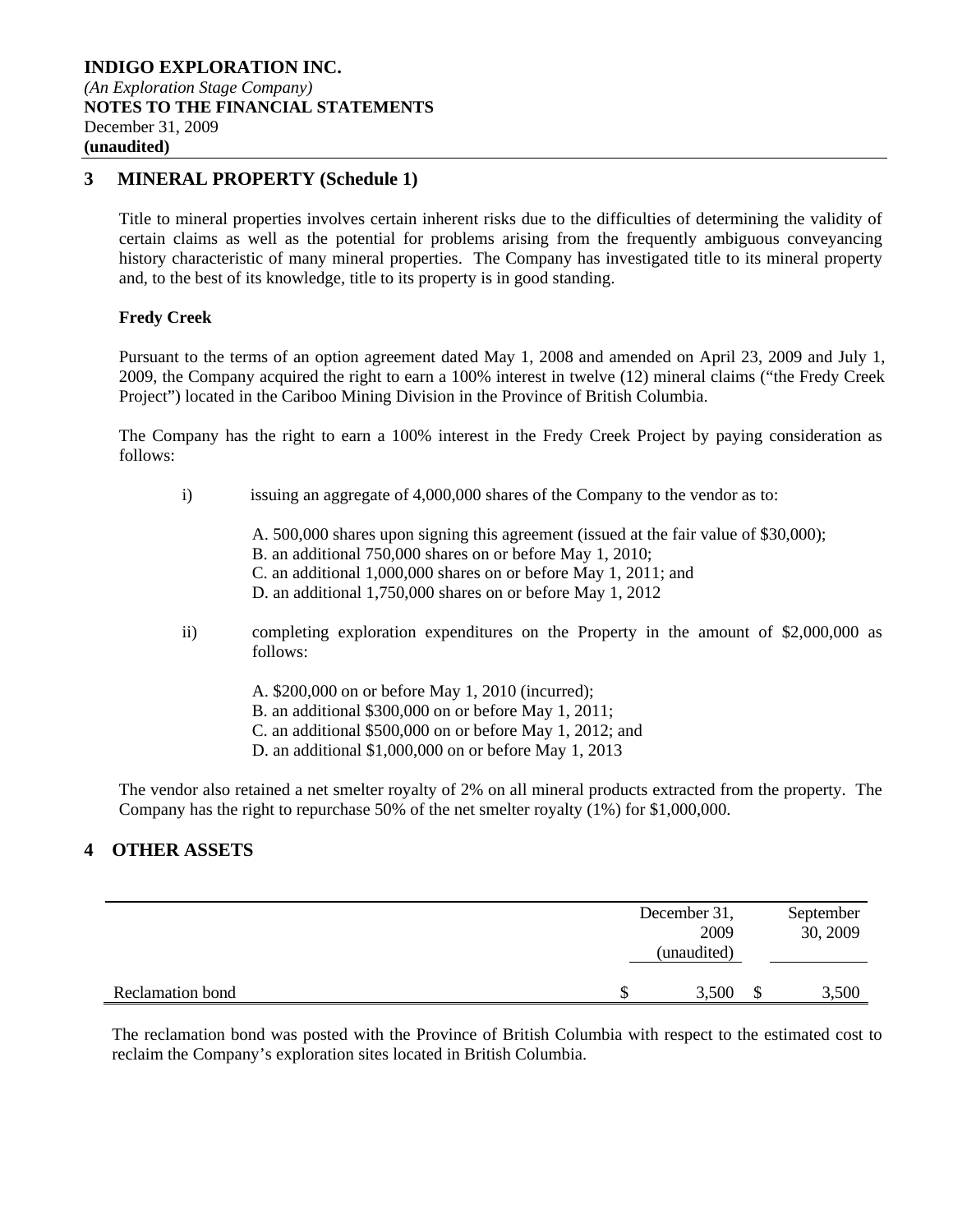### **5 SHARE CAPITAL**

#### **Authorized:**

Unlimited common shares without par value

a) Common shares issued and outstanding and contributed surplus:

|                                                                                                               | Number of<br><b>Shares</b> | <b>Share Capital</b><br>Amount    | <b>Contributed</b><br><b>Surplus</b><br>Amount |
|---------------------------------------------------------------------------------------------------------------|----------------------------|-----------------------------------|------------------------------------------------|
| Balance – September 30, 2009                                                                                  | 5,780,706 \$               | 327,602 \$                        | 99,307                                         |
| Issued:<br>For cash<br>Pursuant to Initial Public Offering<br>Less issue $costs - cash$<br>- agent's warrants | 4,000,000                  | 600,000<br>(190, 899)<br>(23,027) | 23,027                                         |
| Balance – December 31, 2009                                                                                   | 9,780,706                  | 713,676                           | 122,334                                        |

#### b) Financings:

During the period ended December 31, 2009, pursuant to an agency agreement with Union Securities Ltd. (the "Agent") the Company filed a prospectus in British Columbia, Alberta and Ontario with respect to its Initial Public Offering ("IPO") for 4,000,000 common shares at a price of \$0.15 per share for gross proceeds of \$600,000. The IPO closed on December 29, 2009 and the Company began trading on the TSX Venture Exchange ("TSXV") under the symbol "IXI" on December 31, 2009. In connection with the IPO, the Company paid the Agent a commission of \$60,000 and paid a corporate finance fee of \$16,000. The Agent was reimbursed for its legal fees and disbursements of \$17,962. The Company also issued the Agent share purchase warrants to purchase up to 400,000 common shares, at \$0.15 per share, exercisable up to December 31, 2010. A value of \$23,027 has been attributed to these agent's warrants using the Black-Scholes option pricing model and has been credited to contributed surplus in shareholders' equity. The assumptions used in the option pricing model are as follows: risk-free interest rate – 0.28%; expected life – 1.0 years; expected volatility – 100%; and expected dividends – nil.

The Company incurred other cash issue costs of \$96,937.

c) Commitments:

#### Stock option plan

The Company has a stock option plan (the "Plan") whereby the maximum number of shares reserved for issue under the plan shall not exceed 10% of the outstanding common shares of the Company, as at the date of the grant. The maximum number of common shares reserved for issue to any one person under the Plan cannot exceed 5% of the issued and outstanding number of common shares at the date of the grant and the maximum number of common shares reserved for issue to a consultant or a person engaged in investor relations activities cannot exceed 2% of the issued and outstanding number of common shares at the date of the grant. The exercise price of each option granted under the plan may not be less than the Discounted Market Price (as that term is defined in the policies of the TSX Venture Exchange ("TSXV")).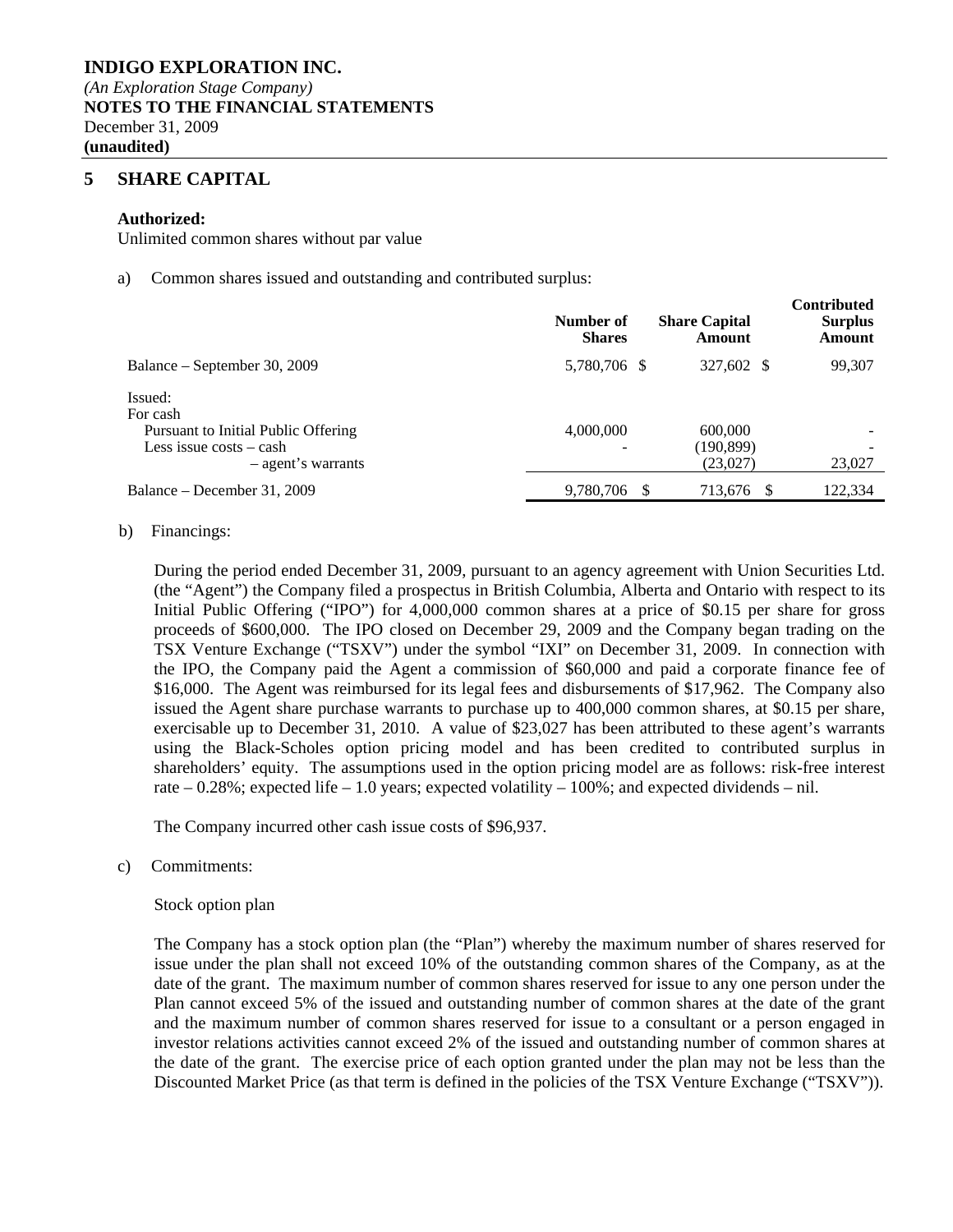### **INDIGO EXPLORATION INC.**  *(An Exploration Stage Company)*  **NOTES TO THE FINANCIAL STATEMENTS**  December 31, 2009 **(unaudited)**

# **5 SHARE CAPITAL – (cont'd)**

Options may be granted for a maximum term of ten (10) years from the date of the grant, are nontransferable and expire within 90 days of termination of employment or holding office as director or officer of the Company and, in the case of death, expire within one year thereafter. Upon death, the options may be exercised by legal representation or designated beneficiaries of the holder of the option.

Changes in share purchase options during the three-month period ended December 31, 2009 are as follows:

|                             |           | Weighted |          |
|-----------------------------|-----------|----------|----------|
|                             |           | Average  | Weighted |
|                             | Number of | Exercise | Average  |
|                             | Options   | Price    | Life     |
| Balance, September 30, 2009 | 550,000   | \$0.15   | 4.95     |
| Balance, December 31, 2009  | 550,000   | \$0.15   | 4.70     |

At December 31, 2009, the following share purchase options were outstanding entitling the holder thereof the right to purchase one common share for each option held:

|               | Exercise |                    |
|---------------|----------|--------------------|
| <b>Number</b> | Price    | <b>Expiry Date</b> |
|               |          |                    |
| 550,000       | \$0.15   | September 15, 2014 |

During the three-month periods ended December 31, 2009 and 2008, no share purchase options were granted.

#### **Warrants**

Changes in share purchase warrants during the three-month period ended December 31, 2009 are as follows:

|                             |           | Weighted                 |          |
|-----------------------------|-----------|--------------------------|----------|
|                             |           | Average                  | Weighted |
|                             | Number of | Exercise                 | Average  |
|                             | Warrants  | Price                    | Life     |
| Balance, September 30, 2009 |           | $\overline{\phantom{0}}$ |          |
| <b>Issued</b>               | 400,000   | \$0.15                   |          |
| Balance, December 31, 2009  | 400,000   | \$0.15                   | 1.00     |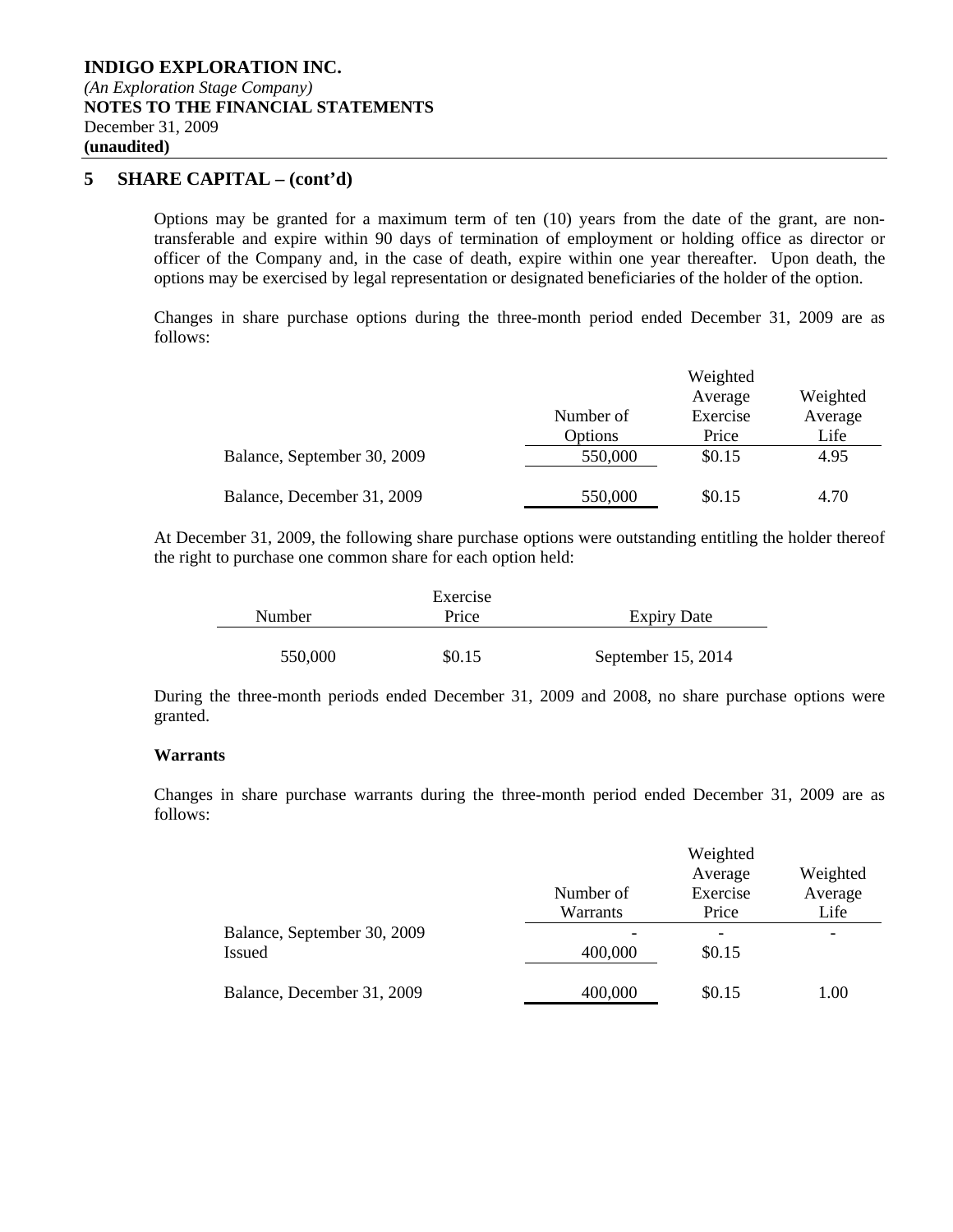### **5 SHARE CAPITAL – (cont'd)**

At December 31, 2009, the following share purchase warrants were outstanding entitling the holder thereof the right to purchase one common share for each warrant held:

|         | Exercise |                    |
|---------|----------|--------------------|
| Number  | Price    | <b>Expiry Date</b> |
|         |          |                    |
| 400,000 | \$0.15   | December 31, 2010  |

#### d) Flow-through shares

During the three-month period ended December 31, 2009, the Company entered into flow-through subscription agreements to issue an aggregate of 580,000 flow-through units at \$0.25 per unit for gross proceeds of \$145,000 (Note 10). The Company must incur qualifying expenditures in this amount before December 31, 2010. Effective December 31, 2009, the Company renounced these expenditures to subscribers and these expenditures will not be available to the Company for future deduction from taxable income.

### **6 RELATED PARTY TRANSACTIONS**

The Company incurred the following expenditures charged by directors and officers of the Company and companies controlled by directors and officers of the Company:

|                                    | Three months ended December 31,<br>2009 |                |    | 2008         |  |
|------------------------------------|-----------------------------------------|----------------|----|--------------|--|
| Accounting fees<br>Consulting fees | \$                                      | 7,070<br>8,950 | -S | 741<br>1,050 |  |
| Management and administration fees |                                         |                |    | 2,000        |  |
|                                    |                                         | 9.225          |    | 3.791        |  |

During the three-month period ended December 31, 2009, the Company sub-let a portion of its office space to a company with common directors and received rent income of \$3,454 (2009: \$nil) from the related party.

These expenditures were measured at the exchange amount which is the amount agreed upon by the transacting parties.

As at December 31, 2009, accounts payable and accrued liabilities includes an amount of \$4,790 (September 30, 2009 - \$6,463) due companies controlled by directors and officers of the Company.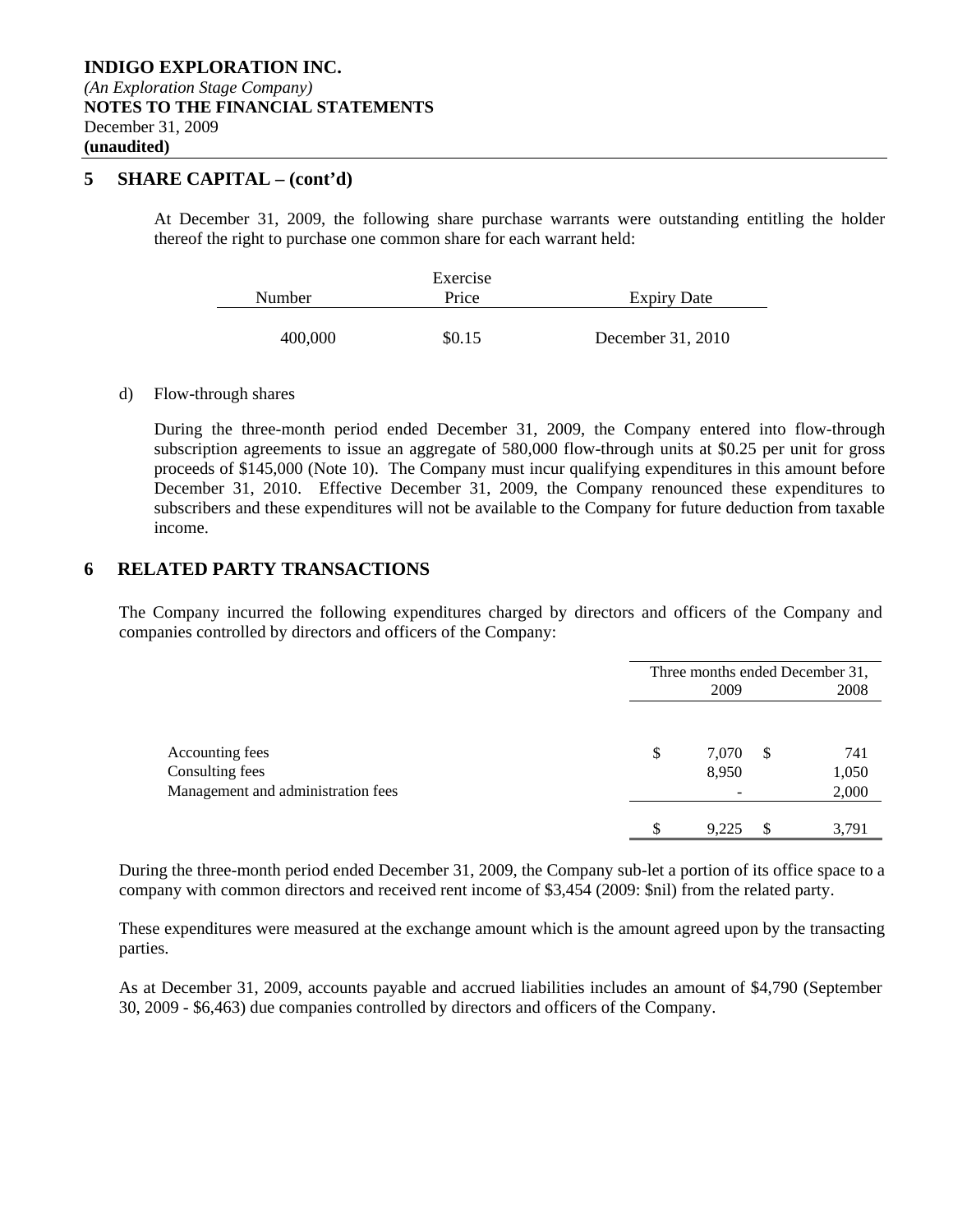# **7 MANAGEMENT OF CAPITAL**

The Company's objectives when managing capital are to safeguard its ability to continue as a going concern to pursue the development of its mineral properties and to maintain a flexible capital structure which optimizes the cost of capital within a framework of acceptable risk. In the management of capital, the Company includes the components of shareholders' equity as well as cash.

The Company manages the capital structure and makes adjustments to it in light of changes in economic conditions and the risk characteristics of the underlying assets. To maintain or adjust its capital structure, the Company may issue new shares, issue debt, acquire or dispose of assets or adjust the amount of cash.

The Company is dependent on the capital markets as its primary source of operating capital and the Company's capital resources are largely determined by the strength of the junior resource markets and by the status of the Company's projects in relation to these markets, and its ability to compete for investor support of its projects.

The Company is not subject to any capital requirements imposed by a regulator.

## **8 FINANCIAL INSTRUMENTS**

### **Fair Value of Financial Instruments**

The Company's financial instruments consist of cash and accounts payable and accrued liabilities. The fair value of these financial instruments approximates their carrying value due to the immediate or short term maturity of these items.

#### **Foreign Exchange Risk**

As at December 31, 2009 and September 30, 2009, all of the Company's cash was held in Canadian dollars, the Company's functional currency. The Company has no operations in foreign jurisdictions outside of Canada at this time and as such has no currency risk associated with its operations.

## **Credit Risk**

Credit risk arises from cash held with banks and financial institutions. The maximum exposure to credit risk is equal to the carrying value of the financial assets. The Company's cash is held with a large Canadian bank.

#### **Interest Rate Risk**

Interest rate risk is the risk that the future cash flows of a financial instrument will fluctuate because of changes in market interest rates. The risk that the Company will realize a loss is limited because at present the Company holds all of its surplus cash in an interest bearing account and has no other interest bearing financial assets or liabilities.

### **Liquidity Risk**

The Company manages liquidity risk by maintaining sufficient cash balances to enable settlement of transactions on the due date. Accounts payable and accrued liabilities are current.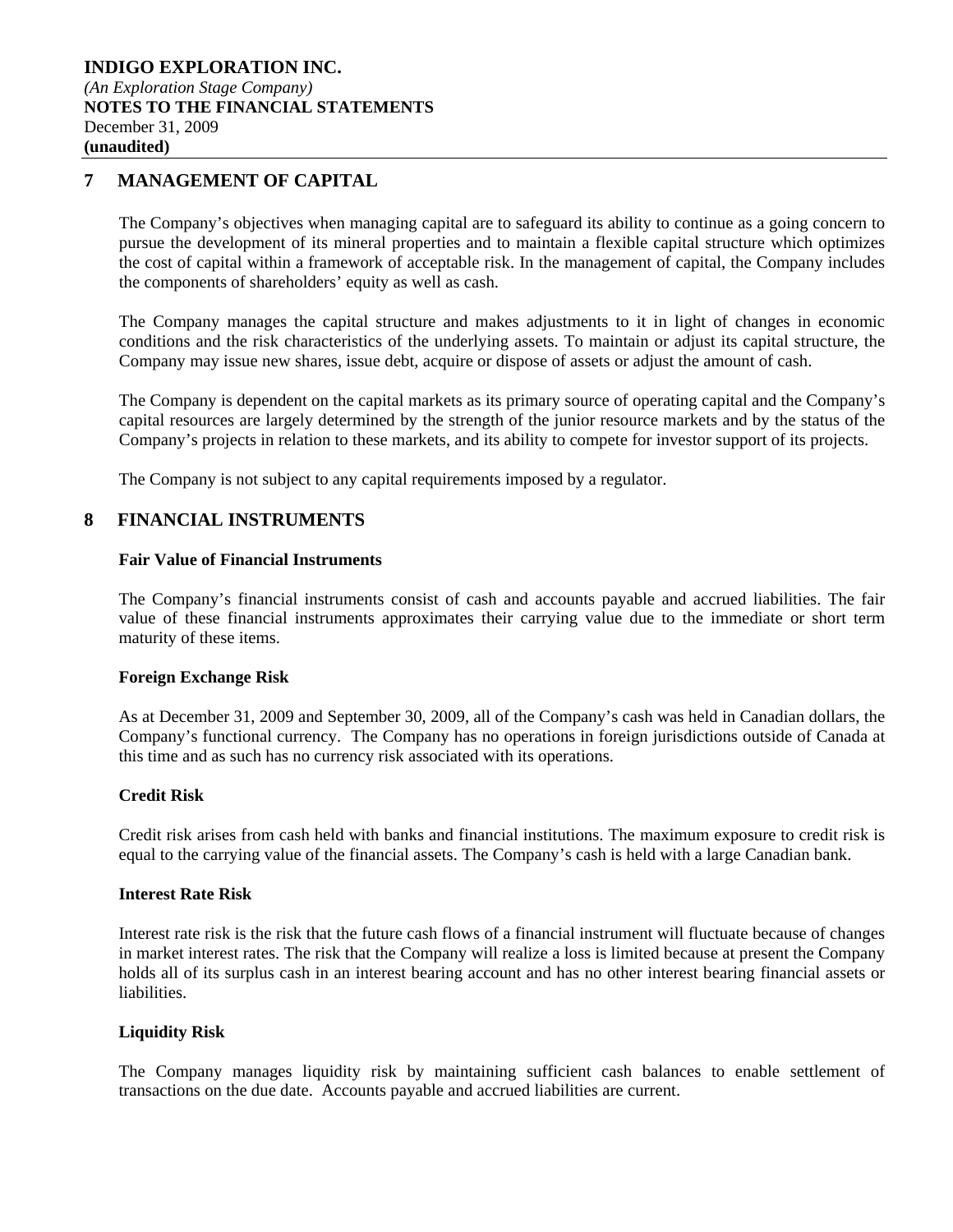## **9 SUBSEQUENT EVENT**

#### *Flow-through Private Placement*

In January 2010, the Company closed a non-brokered private placement of 580,000 flow-through units at \$0.25 per unit for gross proceeds of \$145,000. Each unit is comprised of one flow-through common share and onehalf of one non-flow-through common share purchase warrant. Each whole warrant entitles the holder thereof to purchase an additional non-flow-through common share of the Company at \$0.35 per share up to January 6, 2011.

In conjunction with the private placement, a finder's fee of \$6,500 was paid and 26,000 finder's warrants were issued. Each finder's warrant entitles the holder thereof to purchase an additional common share of the Company at \$0.35 per share up to January 6, 2011.